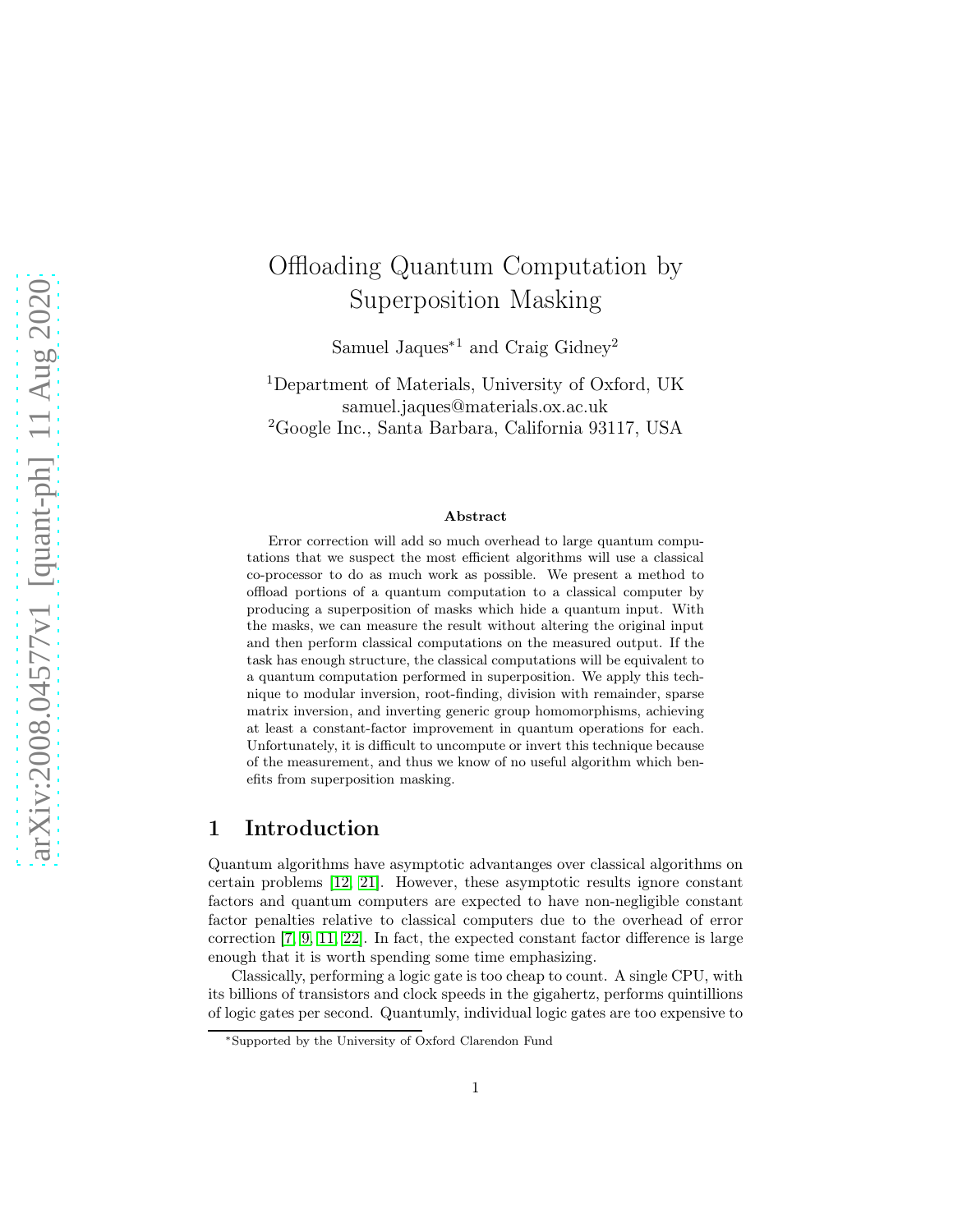ignore. For example, suppose we have a large scale quantum computer based on applying the surface code to superconducting qubits (with a physical gate error rate around one in a thousand, a surface code cycle time around a microsecond, and a desired logical gate error rate below one in a billion). In this context, a single quantum CNOT gate would involve thousands of physical qubits and take tens of microseconds [\[14\]](#page-9-4). Real time error correction of the physical measurements performed as part of the CNOT could saturate multiple CPUs [\[8,](#page-9-5) [23\]](#page-10-2). This suggests that the constant factor of running a gate quantumly, instead of classically, is at least one billion (in terms of area time).

The huge constant factor penalty of quantum computation over classical computation creates an interesting dynamic in the design of efficient quantum computations. Anything that can be offloaded to a classical computer is effectively free. As an example, a classical computer can compute a table of data and the quantum computer can do lookups in the table to accelerate operations such as big integer multiplication [\[10,](#page-9-6) [24\]](#page-10-3). These techniques led to the cheapest methods for Shor's algorithm [\[11,](#page-9-3) [15\]](#page-9-7).

Another interesting dynamic which emerges from the design of efficient quantum computations is an asymmetry between computation and uncomputation. For example, computing the AND of two qubits requires non-stabilizer operations such as T gates or Toffoli gates but the AND can be uncomputed using only stabilizer operations [\[16\]](#page-9-8). In the surface code, non-stabilizer operations requires costly operations such as magic state distillation [\[3,](#page-9-9) [4,](#page-9-10) [7\]](#page-9-1), and as a result the area time of an AND gate computation is an order of magnitude or two larger than for its uncomputation. The asymmetry in the cost ultimately comes from the irreversibility of measurement. The uncomputation of the AND gate uses measurement in a crucial way, but because measurement has no inverse this trick can't be inverted for use during the initial computation of the AND gate.

Interestingly, in all prior examples of compute/uncompute cost asymmetry that we are aware of [\[2,](#page-8-0) [10,](#page-9-6) [16\]](#page-9-8), it is the uncomputation that benefits from the ability to perform measurement. Our results in this paper are the first example we know of where the ability to measure favors the computation.

Section [2](#page-2-0) gives an overview of the technique, which we call superposition masking. Instead of a rigorous generalization, we give several example applications. We show both constant and non-constant improvements in quantum costs, at the expense of more classical computation. Given the large constant factor difference between quantum and classical computation, we expect that our method improves the real cost of these computations.

In Section [3](#page-7-0) we discuss limitations and complexity. While some of our examples provide asymptotic improvements in quantum gate cost, to the best of our knowledge, none of these techniques help with a specific quantum algorithm. Our hope is that the examples convey the sense of the idea, and that there will be some application in the future that can use this technique.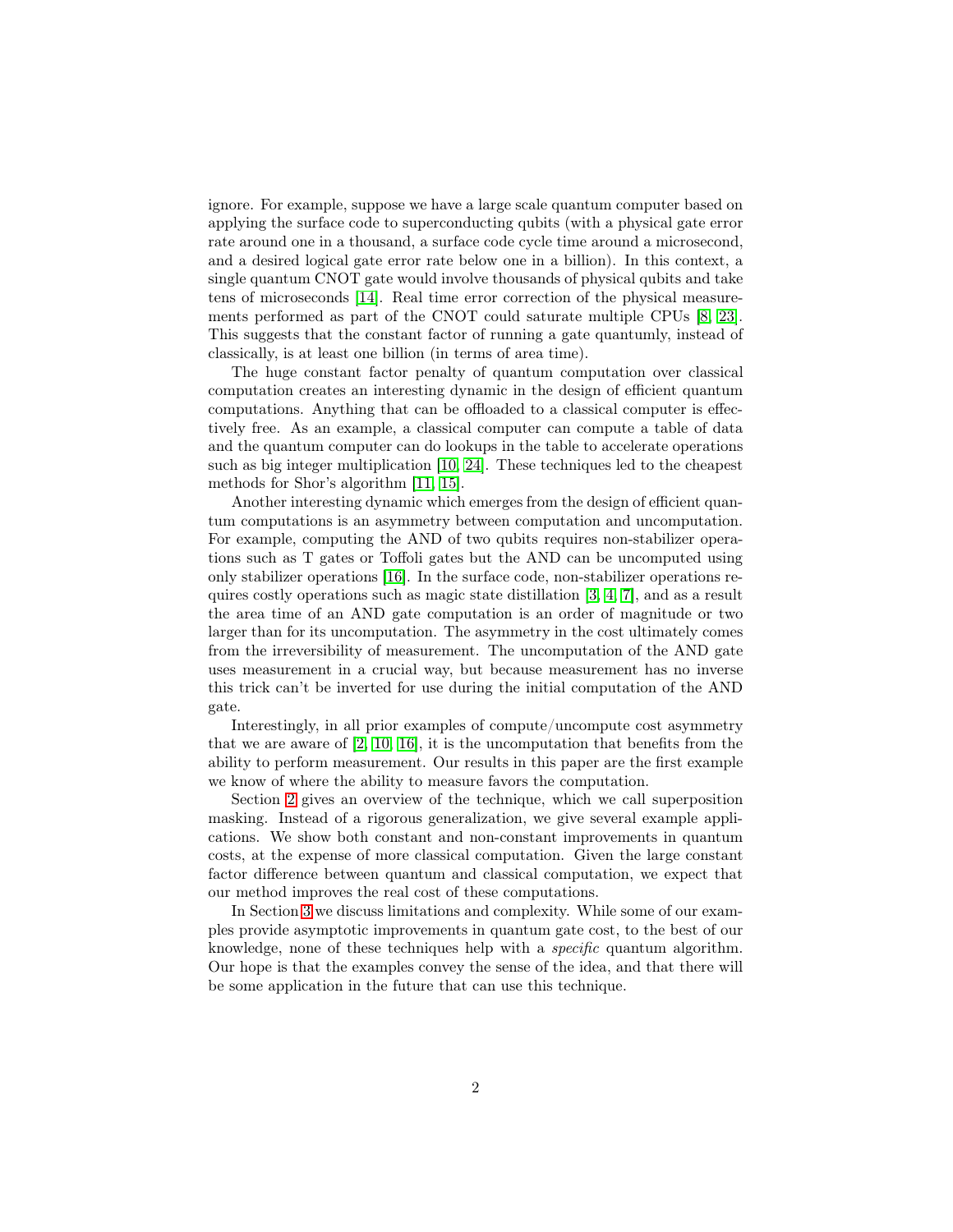# <span id="page-2-0"></span>2 Superposition Masking

#### 2.1 Overview

Most quantum algorithms involve some fully-quantum step such as a controlled phase shift or a quantum Fourier transform, punctuated by a quantum implementation of a classical task. The fully-quantum steps are often a negligible fraction of the entire cost. Thus, we would like to perform as much of the classical task as possible on a classical co-processor.

For the classical processor to process the quantum data, it would need to measure it, which would destroy the state. To preserve the data through measurement, we introduce superposition masking. In each application, we follow the same steps:

- 1. Create a superposition of masks in a new register.
- 2. Combine the masks with the input in some way and measure the result.
- 3. Perform an expensive classical computation on the measurement result.
- 4. Write the output of this computation into a quantum register, and clean up the mask.

For this to work properly, we need to ensure that when we combine the masks with the input, the result is completely independent of the input, so that the state is preserved when we measure. Then the measurement just entangles the masks with the inputs.

The classical computation can only operate on one input, so we can only use this method for functions that are sufficiently homomorphic.

#### <span id="page-2-1"></span>2.2 Modular inverses

Given a classically known prime  $p$  of  $n$  bits and an arbitrary superposition of states  $|a\rangle$  with  $a \in \{1, \ldots, p-1\}$ . Throughout this section, all arithmetic will be implicitly performed modulo p.

First we construct the mask, which is a superposition of integers between 1 and  $p-1$ :

$$
\frac{1}{\sqrt{p-1}} \left| a \right\rangle \sum_{r=1}^{p-1} \left| r \right\rangle. \tag{1}
$$

We then multiply the first and second registers into a third, which masks the value of a:

$$
\frac{1}{\sqrt{p-1}} \left| a \right\rangle \sum_{r=1}^{p-1} \left| r \right\rangle \left| ar \right\rangle. \tag{2}
$$

We then measure the third register. Because  $p$  is prime, the result will be uniformly random among  $\{1, \ldots, p-1\}$  and thus reveal no information about a. Let  $t = ar$ . We can then rewrite  $r = a^{-1}t$  and our resulting state is  $|a\rangle |r\rangle = |a\rangle |a^{-1}t\rangle.$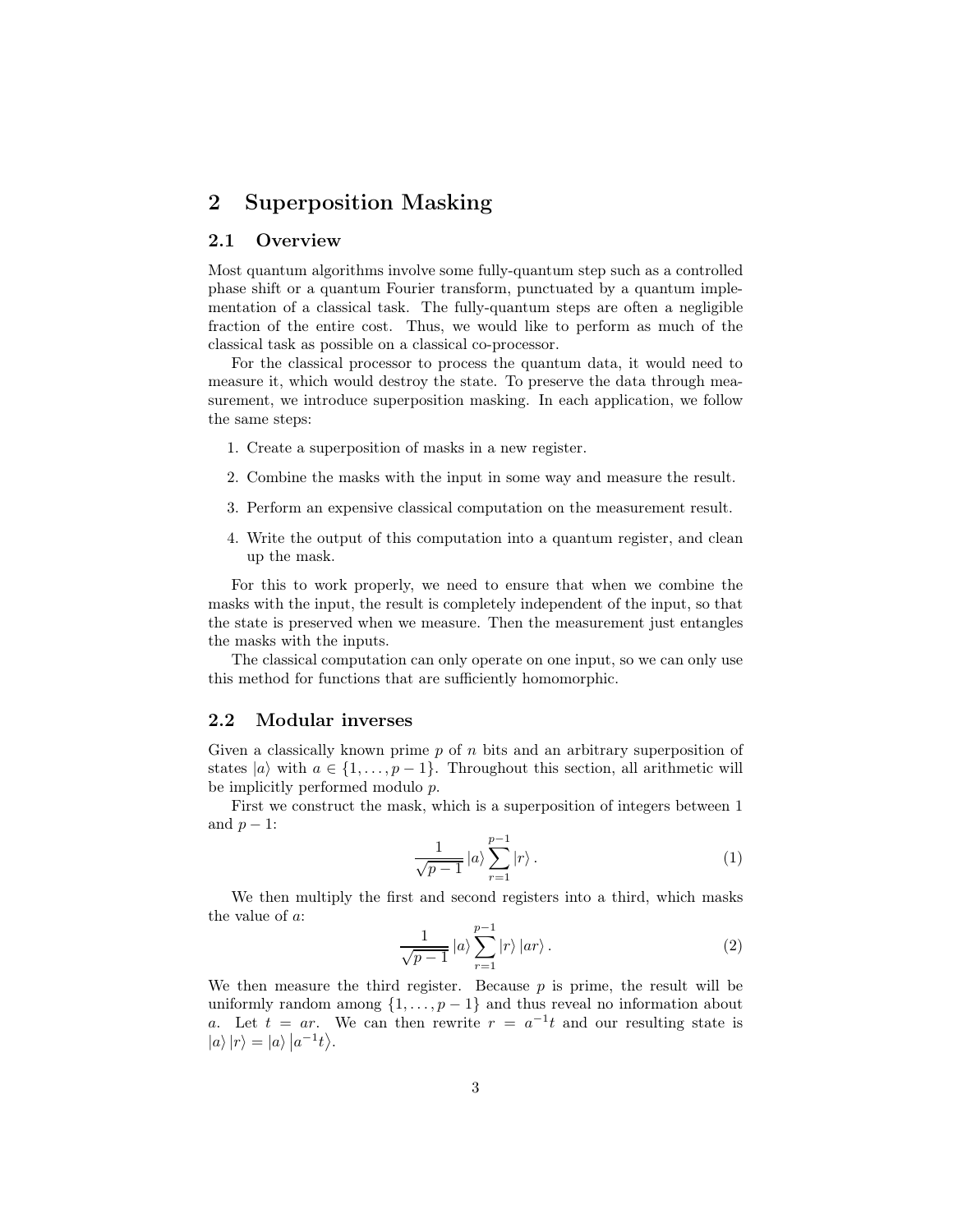We then *classically* invert  $t$  with the extended Euclidean algorithm. Then we can multiply this value with the second register, to obtain

$$
|a\rangle |a^{-1}t\rangle |a^{-1}\rangle \tag{3}
$$

and finally we multiply the third register by  $t$  to clear the second register.

Costs Multiplying by the mask is the most expensive step, since we are multiplying two quantum integers. The best practical circuits for this are  $O(n^2)$ , which is the same asymptotic cost as the extended Euclidean algorithm [\[18,](#page-10-4) [20\]](#page-10-5).

The remaining two multiplications are with classical integers, so with windowing the cost is  $O(n^2/\lg n)$  [\[10\]](#page-9-6).

Overall, we save a constant factor over the extended Euclidean algorithm. This factor could be between 7 and 42, depending on the underlying addition circuits and the cost metric we use [\[15\]](#page-9-7).

Composite moduli and non-coprime inputs If  $a = 0$  then it has no welldefined inverse. It may be that if we are careful about how we prepare the input to the modular inversion, then it will not have  $|0\rangle$  in superposition. However, this may not always be true and we may still wish to "invert" an input of 0 to some specific value (for example, 0).

For this case, we will instead use a control qubit to just copy the mask  $r$  to the third register if  $a = 0$ . Once we have measured the result and inverted it, we also use the check qubit to control the uncomputation of  $r$ . This allows us to output any value we wish for " $0^{-1}$ ", such as 0.

To do the same for thing for non-coprime inputs would require a circuit to detect such inputs; however, this seems to require computing the greatest common divisor, which is as expensive as modular inversion.

If we know the factorization of our modulus, we can construct a superposition of masking integers  $r$  that are co-prime to the modulus. When we multiply by our input and measure, then if the result is still co-prime to the modulus, then we have destroyed any states in the superposition that were not coprime to the modulus. Conversely, a non-trivial divisor of the measurement result would imply that we had destroyed any states that were coprime. Which one is preferable will depend on the application.

Uncomputation Unlike methods based on the extended Euclidean algorithm, this cannot be made into an in-place algorithm. This is because the measurement means we cannot invert the process. From the final state of  $|a\rangle |a^{-1}\rangle$ , we would want to multiply a and  $a^{-1}$  to clear a, but this is unhelpful without *in-place* multiplication: a circuit that maps  $|a\rangle|b\rangle$  to  $|a\rangle|ab\rangle$ . Existing multiplication circuits are out-of-place [\[15,](#page-9-7) [19,](#page-10-6) [20\]](#page-10-5), and a cheap in-place multiplication circuit could simply be inverted to give a cheap division algorithm, making the superposition masking technique unnecessary.

Conversely, a circuit for in-place inversion gives in-place multiplication. Starting from an out-of-place multiplication of  $a$  and  $b$ , which produces registers of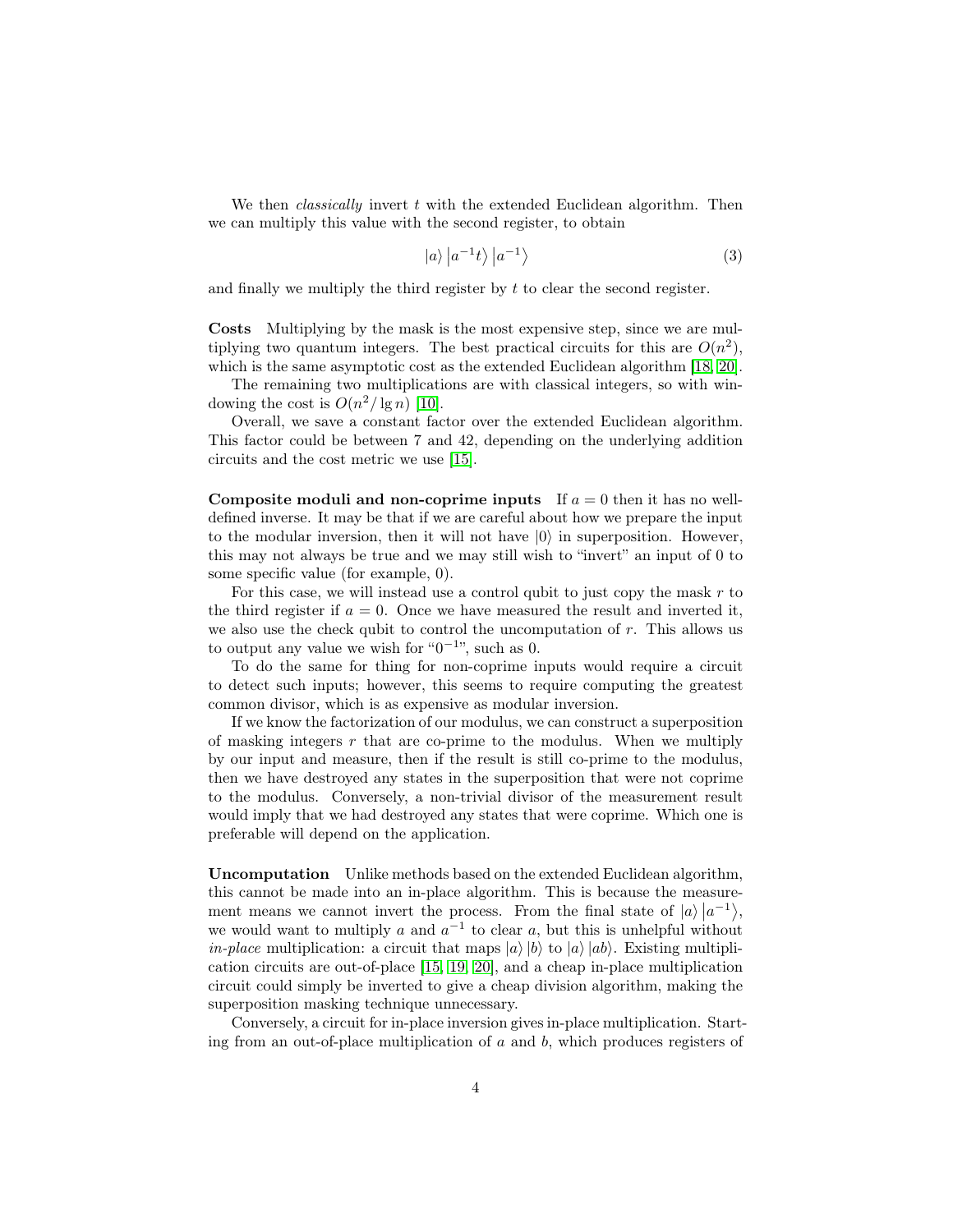$a, b,$  and  $ab$ , we would like to clear the register containing  $b$ . To do this we would invert a, then multiply  $a^{-1}$  by ab to clear b. Then the same inversion circuit can clear  $a^{-1}$ . Since we cannot clear  $a^{-1}$  with our measurement-based technique, the best operation we can create is

$$
|a\rangle|b\rangle \mapsto |a\rangle|a^{-1}\rangle|ab\rangle.
$$
 (4)

However, this may be sufficient for certain purposes.

#### 2.3 Modular Square Roots

Given an *n*-bit prime p, we again start with a superposition of states  $|a\rangle$ , where all a are assumed to be quadratic residues. We want to compute one of the two integers b such that  $b^2 \equiv a \mod p$ .

We produce the same uniform superposition of masks as for modular inversion. This time, we first square the mask and then multiply with the input, to give

$$
|a\rangle \frac{1}{\sqrt{p-1}} \sum_{r=1}^{p-1} |r\rangle |r^2\rangle |ar^2\rangle.
$$
 (5)

We then measure  $ar^2$ . If a is a quadratic residue modulo p, then we can find  $t := \pm a^{1/2} r$  from the measurement result. We then uncompute the  $|r^2\rangle$  register. The resulting state [6](#page-4-0) is still a superposition of  $r$ , since we could have either  $r$ or  $-r$ :

<span id="page-4-0"></span>
$$
|a\rangle \frac{1}{\sqrt{2}} (|r\rangle + |-r\rangle) = |a\rangle \frac{1}{\sqrt{2}} (|a^{-1/2}t\rangle + |-a^{-1/2}t\rangle).
$$
 (6)

Multiplying the second register by  $t^{-1}$  produces

$$
\frac{1}{\sqrt{2}}\left|a\right\rangle \left(\left|a^{-1/2}\right\rangle + \left|-a^{-1/2}\right\rangle\right) \tag{7}
$$

Depending on the application, we may not want a superposition of the two possible roots. We can remove one of them by comparing each to  $\frac{p-1}{2}$  and flipping an ancilla qubit if the state is strictly greater than  $\frac{p-1}{2}$ . We then use this ancilla to control a modular negation. If we define  $a^{-1/2}$  to be the root with value at most  $\frac{p-1}{2}$ , this process will have the effect of

$$
\frac{1}{\sqrt{2}}\left(\left|a^{-1/2}\right\rangle+\left|-a^{-1/2}\right\rangle\right)\mapsto\left|a^{-1/2}\right\rangle\frac{1}{\sqrt{2}}\left(\left|0\right\rangle+\left|1\right\rangle\right).
$$
\n(8)

The second register is just a  $|+\rangle$  state and can be removed. We are then left with

$$
|a\rangle \left| a^{-1/2} \right\rangle. \tag{9}
$$

To find  $a^{1/2}$ , we need to compute a modular inversion. We use the extended Euclidean algorithm. We then square the result to clear the input  $|a\rangle$ , leaving us with only  $|a^{1/2}\rangle$ .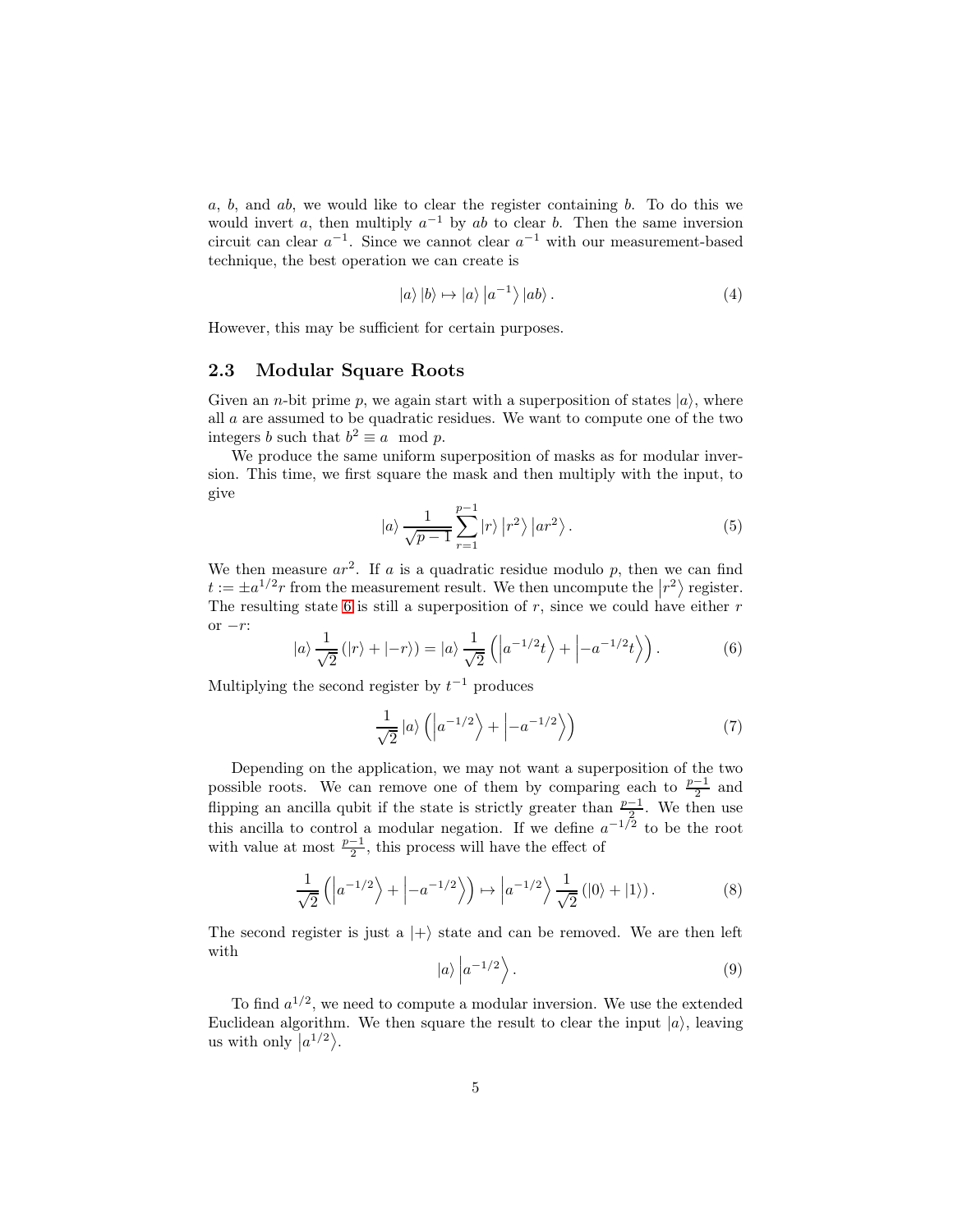Cost This costs 2 modular squares, 2 classical-quantum modular multiplications, one modular inversion, and one comparison. Overall, this costs  $O(n^2)$ quantum gates. This is better than the  $O(n^3)$  gates needed to naively adapt the Tonelli-Shanks algorithm (for worst-case finite fields [\[1\]](#page-8-1)) using the same quantum squaring circuits; however, our total operations still include the classical cost to find the square root.

If we do not need to clear any inputs, we can save one square, and replace the extended Euclidean algorithm with the modular inversion of Section [2.2.](#page-2-1)

Arbitrary roots This technique extends to find  $a^{1/k}$ , given an input of  $|a\rangle$ , where  $k$  is coprime to the group order. The only change is we must produce the state  $|r^k a\rangle$  before measuring. This requires  $O(\log k)$  modular multiplications, which can be done with limited space using measurement-based pebbling techniques. The total quantum cost would be  $O(n^2 \log k)$  gates.

#### 2.4 Sparse Matrix Inversion

Given a vector  $x$  represented as a bitstring in quantum state, we want to compute  $A^{-1}x$  for a classical, invertible sparse matrix A.

For a mask, we use a superposition of vectors r. We compute the following:

$$
|a\rangle \sum_{r} |r\rangle |Ar + a\rangle \tag{10}
$$

If we are in a finite field, we can take  $r$  as a superposition over all possible vectors. In other contexts, like vectors in  $\mathbb{R}^n$  or  $\mathbb{Z}^n$ , our mask can be in a superposition of components that are significantly larger than the largest possible value for a. This ensures that when we measure  $t = Ar + a$ , then there is some value of r such that  $r = A^{-1}(t - a)$  for all a.

We compute  $A^{-1}t = r + A^{-1}a$ , and subtract the result from  $|r\rangle$  and then negate it. This gives us

$$
|a\rangle |A^{-1}a\rangle . \tag{11}
$$

We can then uncompute  $a$  by multiplying by  $A$ .

**Cost** If A is an  $N \times M$  matrix that is k sparse, this costs  $O(Nk)$  quantum multiplications to compute  $Ar$  and uncompute  $a$ , which are the most expensive steps.

Since A is known classically, we could compute  $A^{-1}$  directly and multiply this by  $x$ . However, a sparse matrix need not have a sparse inverse, so this could cost  $O(NM)$  multiplications instead. Thus, the technique saves  $O(N(M - k))$ quantum multiplications.

We caution that this technique applies only to vectors represented as bitstrings, and is thus unrelated and inapplicable to quantum linear algebra techniques based on superpositions such as [\[13\]](#page-9-11).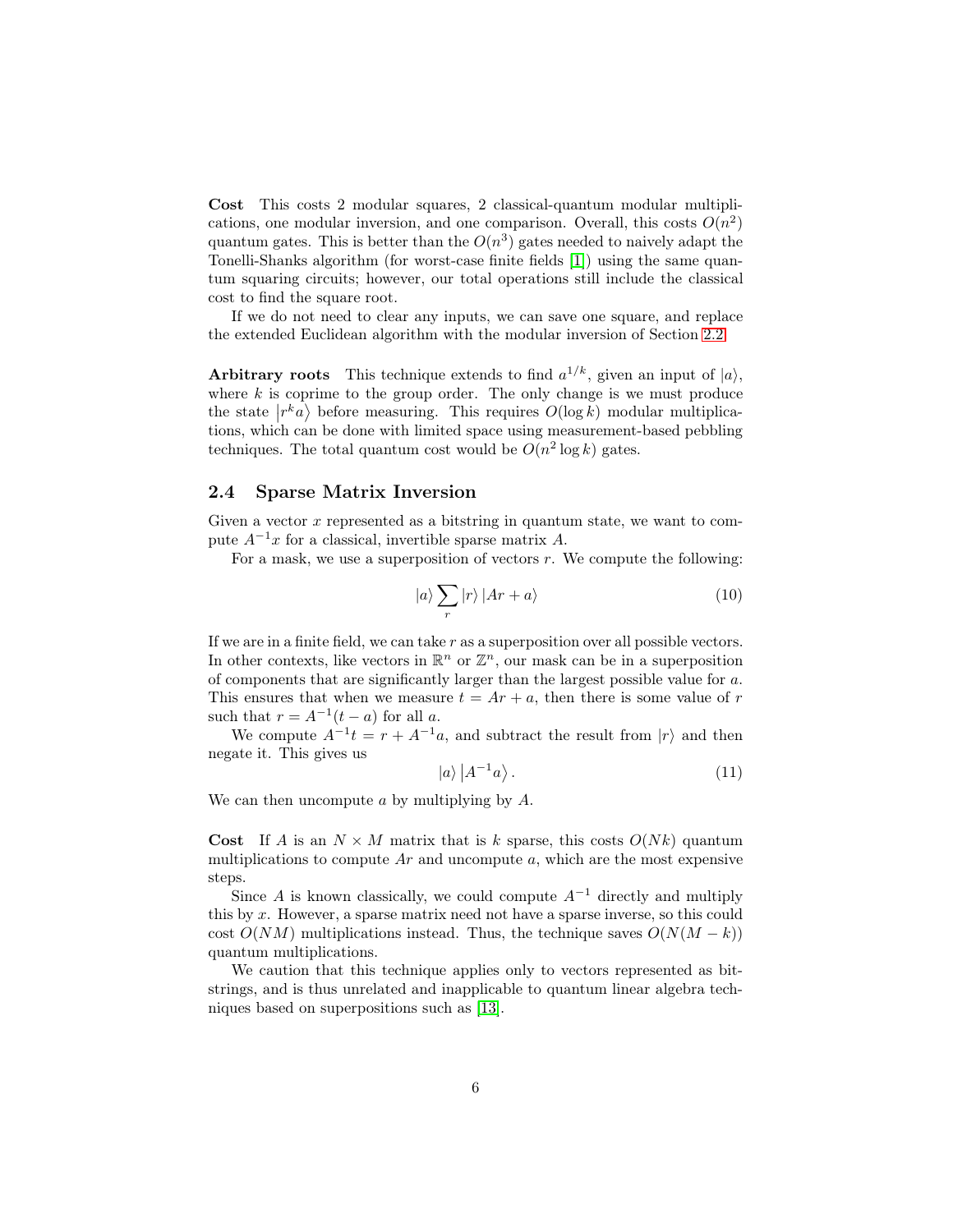#### 2.5 Group Homomorphisms

As one possible generalization, let  $G$  be a group for which there are quantum circuits to produce a uniform superposition of elements in  $G$ , and to perform the group law. Let f be a homomorphic, invertible function on  $G$  for which we also have a quantum circuit. We start with a state  $|a\rangle$  and we want to find  $f^{-1}(a)$ . We will describe a procedure to produce  $(f^{-1}(a))^{-1}$ .

Starting with state  $|a\rangle$ , the masks are a uniform superposition of elements of G:

$$
|a\rangle \frac{1}{\sqrt{|G|}} \sum_{r \in G} |r\rangle \tag{12}
$$

We then compute  $f(r)$  in another register, then multiply this by a:

$$
\frac{1}{\sqrt{|G|}}\left|a\right\rangle \sum_{r\in G}\left|r\right\rangle \left|f(r)\right\rangle \left|af(r)\right\rangle .\tag{13}
$$

Then we can uncompute  $f(r)$  and measure  $af(r)$ . Let  $x = f^{-1}(a)$ . Since f is homomorphic, we have  $af(r) = f(xr)$ . Since we know this value, we classically invert f to find xr. If we denote  $t = xr$ , we can rewrite our quantum state as

$$
|a\rangle |x^{-1}t\rangle \tag{14}
$$

Then we use the group operation with  $t^{-1}$  and then t, as in the previous examples, to get  $|a\rangle |x^{-1}\rangle$ .

The total cost is one evaluation of the function  $f$ , one quantum-quantum group operation, two classical-quantum group operations, and the classical cost to invert f.

In the modular inversion case,  $f$  was the identity; the inverse is a side-effect of the general technique. For square roots,  $f(x) = x^2$ , and for general roots  $f(x) = x^n$ . Matrix inversion uses  $f(x) = Ax$ , where the additive inverse is easy to compute.

This generalization shows that our technique could help with homomorphic functions on real numbers, such as roots, logarithms, and even inverse trigonometric functions.

 $\sqrt{1-y^2}$ , create a mask r then compute and measure For example, to compute x from  $y = sin(x)$ , we can compute  $cos(x) =$ 

$$
\sin(x)\cos(r) + \cos(x)\sin(r) = \sin(x+r). \tag{15}
$$

We can then invert this classically to get  $x + r$ .

#### 2.6 In-place Division

Given a register of states  $|a\rangle$  of n bits, and a classical argument b, our goal is to produce  $||a/b||$  a mod b.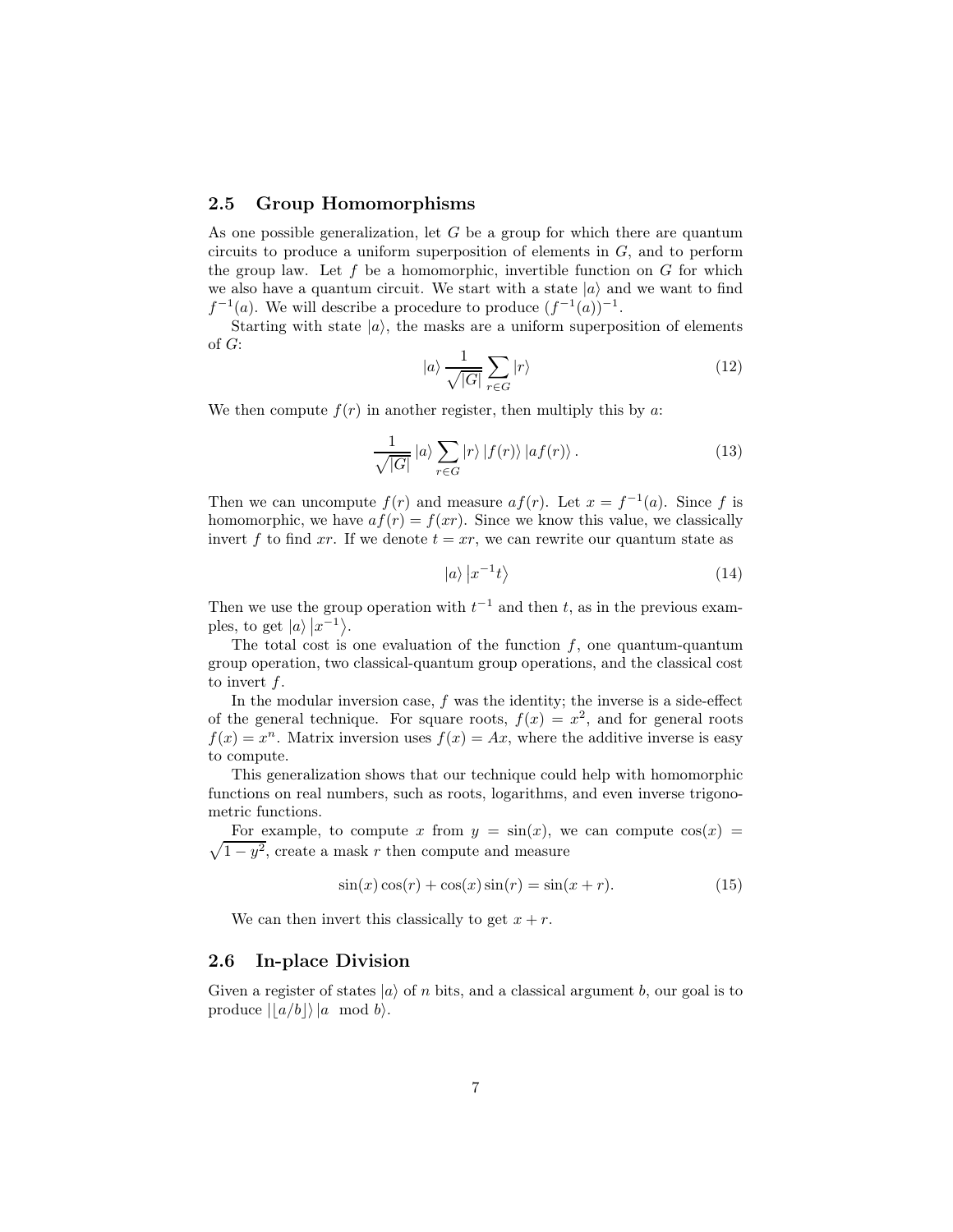The mask is a superposition of  $r_1$  and  $r_2$ , where  $r_1$  ranges from 0 to  $2^m - 1$ and  $r_2$  ranges from 0 to  $b - 1$ . We will parameterize m at the end. Define  $r := r_1b + r_2$ ; we add r to a to get

<span id="page-7-2"></span><span id="page-7-1"></span>
$$
\left|a+r\right\rangle\left|r_{1}\right\rangle\left|r_{2}\right\rangle\tag{16}
$$

and then we measure  $a + r$ .

We can represent a uniquely as  $a = a_1b + a_2$ , where  $a_1 = \lfloor a/b \rfloor$  and  $a_2 = a$ mod b. Similarly,  $a + r = c_1b + c_2$ . We have the following facts:

$$
c_1 = a_1 + r_1 \Leftrightarrow a_2 + r_2 < b \tag{17}
$$

$$
c_1 = a_1 + r_1 + 1 \Leftrightarrow a_2 + r_2 \ge b \tag{18}
$$

We also know that  $c_2 \equiv a_2 + r_2 \mod b$ . and so  $c_2 - r_2 = a_2$  if and only if  $c_2 - r_2 \geq 0$ ; otherwise,  $c_2 - r_2 + b = a_2$ . These are the same conditions as [17](#page-7-1) and [18.](#page-7-2)

Since we can compute  $c_1$  and  $c_2$  classically, we compute  $c_2-r_2$  in the register for  $r_2$  and  $c_2 - r_1$  in the register for  $r_1$ . We check if  $c_2 - r_2$  is negative; if it is, we add b to that register and add 1 to  $c_r - r_1$ . This gives us  $|a_1\rangle |a_2\rangle$ . To clear the comparison qubit, we check if  $c_2 - a_2$  is negative.

This carries some probability of failure, since a basic N-bit modular adder will add modulo  $2^N$ . We need  $a + r \leq 2^N$ , which means that if we measure  $c =$  $a+r$ , then for every value of  $a \leq c$  in the superposition, there is precisely 1 value of r such that this holds. If  $a > c$ , there are 0 such values of r. Thus, as long as our measured result is not smaller than the largest value of  $\alpha$  in superposition, we do not change the state at all. Since  $a < 2<sup>n</sup>$  and r is approximately uniformly random among  $m + \lfloor \lg b \rfloor$ -bit integers, the probability of failure is  $2^{n-m-\lfloor \lg b \rfloor}$ .

**Cost** The cost here is dominated by the multiplication  $r_1 \times b$ , which we add directly into the register with  $a$ . We need  $m$  additions of a classical integer into an  $N := m + |\lg b|$ -bit register, and since b is classical these additions can be windowed [\[10\]](#page-9-6). This means the total cost is  $O(mN/\lg N)$ .

Rines and Chuang [\[19\]](#page-10-6) provide a circuit for the same task that requires  $2(n - |\lg b|)$  additions, where n is the length of the initial quantum register. The additions range from *n* bits to  $\lfloor \lg b \rfloor$  bits, for a total cost of  $O(n^2)$ . Since we only need to take  $m$  as a constant multiple of  $n$  for for exponentially suppressed error, our technique is asymptotically cheaper.

## <span id="page-7-0"></span>3 Discussion

Applicable functions: For any function that we use with this technique, we must have a classical method to compute it. With generic transformations, we could transform this into a quantum circuit with only a constant overhead in gates. Thus this technique is only applicable in a specific context, where we have non-asymptotic cost goals. The constant factor difference between classical and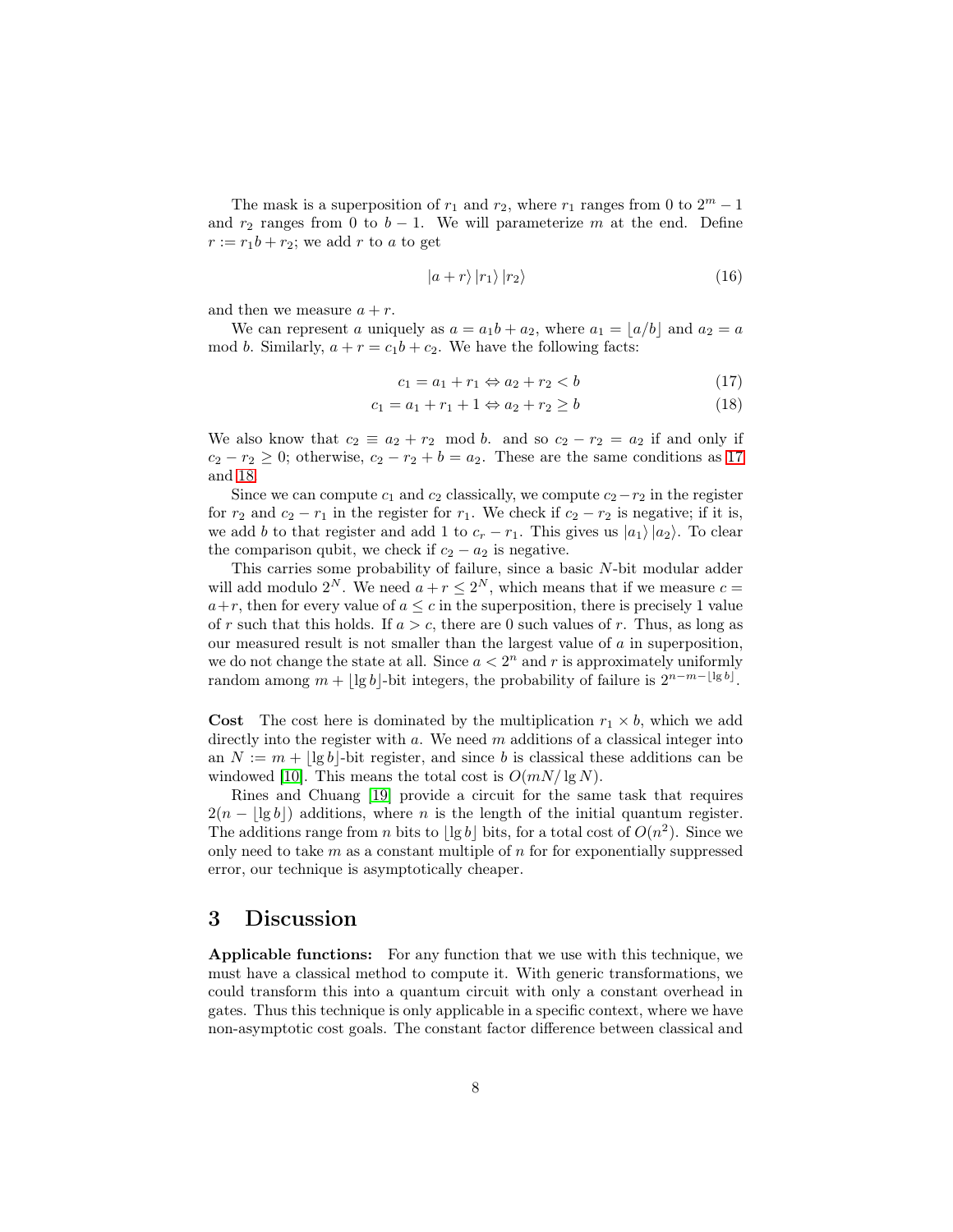quantum computation puts us in a strange place, where asymptotics do not reflect the best implementations.

In all of our applications, to compute a function  $f$  on the input we needed to apply  $f^{-1}$  to the mask. Hence, our technique only helps with functions that are at least partially one-way, and the improvement is greater for functions that have a large gap in efficiency between f and  $f^{-1}$ . However, every strongly oneway function that we can think of is either insufficiently homomorphic (e.g., cryptographic hash functions) or the inverse function is much easier for the quantum computer to compute (e.g., group exponentiation).

Uncomputation: The greatest problem with this technique is that by introducing measurements, we have moved out of a pure quantum circuit model, so we cannot invert this process. This means that typical techniques like Bennett's reduction do not apply. In particular, the technique is inherently out-of-place. For modular inversion, most applications call for a circuit to compute

$$
|a\rangle \mapsto |a^{-1}\rangle \tag{19}
$$

but our method computes

$$
|a\rangle \mapsto |a\rangle \left| a^{-1} \right\rangle. \tag{20}
$$

With a quantum circuit, we would apply the inverse circuit with the roles of a and  $a^{-1}$  switched, which would uncompute a. With our method, there is no inverse circuit. The only way to uncompute a from  $a^{-1}$  is to use an expensive quantum circuit like the extended Euclidean algorithm, but this defeats the cost savings of the masking technique. For this reason, we are unable to use our technique to provide any improvement to elliptic curve point addition, which requires uncomputing modular inverses.

Complexity Jozsa conjectured that interleaving polylogarithmic-depth quantum computation with a polynomial-size classical computation can simulate any polynomial-time quantum computation [\[17\]](#page-10-7). While recent work provided an oracle separation between these classes [\[5,](#page-9-12) [6\]](#page-9-13), superposition masking provides a specific tool that may be able to simulate higher-depth quantum algorithms with a high-depth classical oracle.

### <span id="page-8-1"></span>References

- [1] G. Adj and F. Rodríguez-Henríquez. Square root computation over even extension fields. IEEE Transactions on Computers, 63(11):2829–2841, 2014.
- <span id="page-8-0"></span>[2] Dominic W. Berry, Craig Gidney, Mario Motta, Jarrod R. McClean, and Ryan Babbush. Qubitization of Arbitrary Basis Quantum Chemistry Leveraging Sparsity and Low Rank Factorization. Quantum, 3:208, December 2019.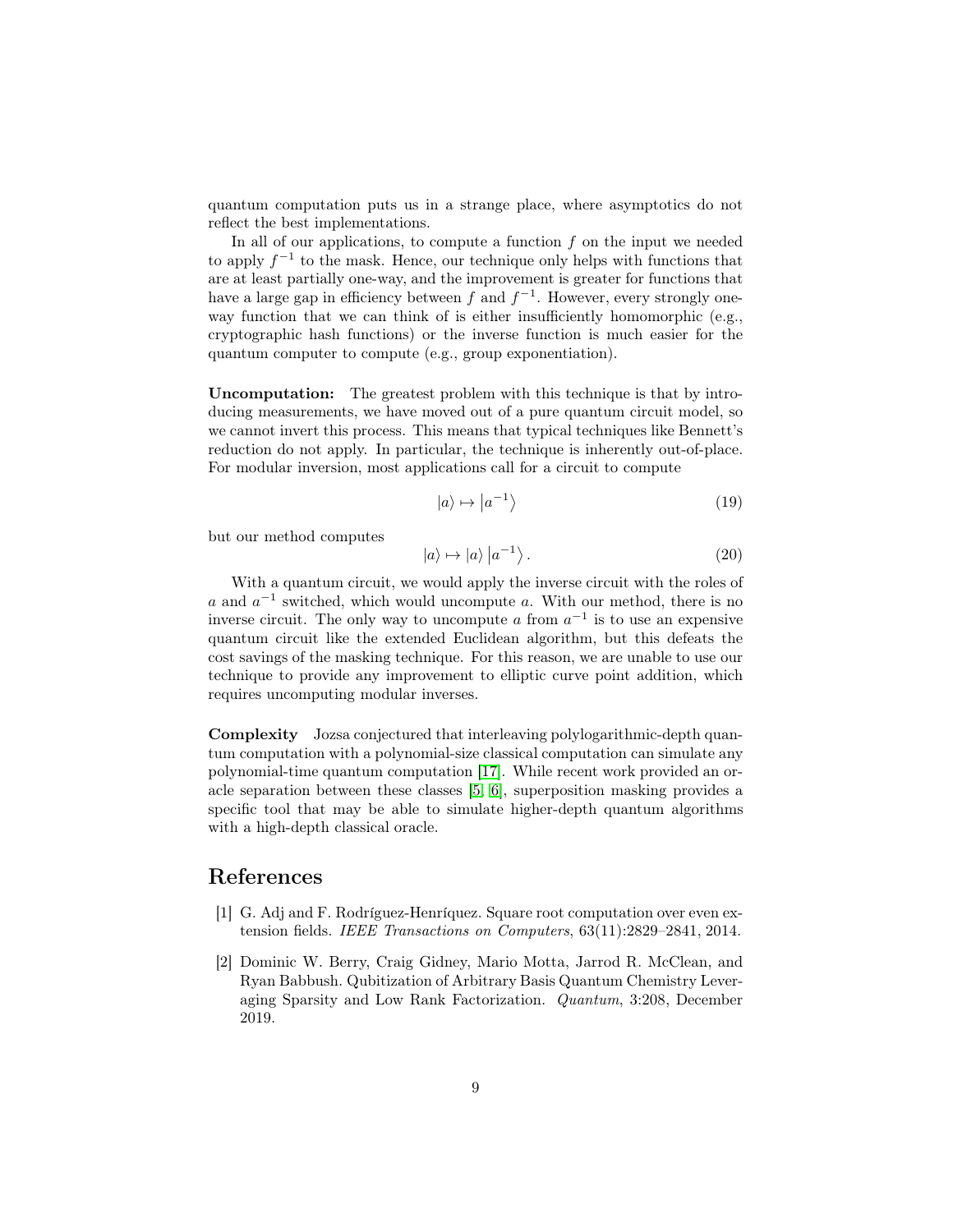- <span id="page-9-10"></span><span id="page-9-9"></span>[3] Sergey Bravyi and Alexei Kitaev. Universal quantum computation with ideal clifford gates and noisy ancillas. Phys. Rev. A, 71:022316, Feb 2005.
- [4] Benjamin J. Brown. A fault-tolerant non-clifford gate for the surface code in two dimensions. Science Advances, 6(21), 2020, https://advances.sciencemag.org/content/6/21/eaay4929.full.pdf.
- <span id="page-9-13"></span><span id="page-9-12"></span>[5] Nai-Hui Chia, Kai-Min Chung, and Ching-Yi Lai. On the need for large quantum depth, 2019 [arXiv:1909.10303](http://arxiv.org/abs/1909.10303)
- [6] Matthew Coudron and Sanketh Menda. Computations with greater quantum depth are strictly more powerful (relative to an oracle), 2019 [arXiv:1909.10503](http://arxiv.org/abs/1909.10503)
- <span id="page-9-1"></span>[7] Austin G. Fowler, Matteo Mariantoni, John M. Martinis, and Andrew N. Cleland. Surface codes: Towards practical large-scale quantum computation. Phys. Rev. A, 86:032324, Sep 2012.
- <span id="page-9-5"></span>[8] Austin G. Fowler, Adam Whiteside, and Lloyd Hollenberg. Towards practical classical processing for the surface code. Physical review letters, 108:180501, 05 2012.
- <span id="page-9-2"></span>[9] Vlad Gheorghiu and Michele Mosca. Benchmarking the quantum cryptanalysis of symmetric, public-key and hash-based cryptographic schemes, 2019 [arXiv:1902.02332](http://arxiv.org/abs/1902.02332)
- <span id="page-9-6"></span><span id="page-9-3"></span>[10] Craig Gidney. Windowed quantum arithmetic, 2019, [arXiv:1905.07682](http://arxiv.org/abs/1905.07682)
- [11] Craig Gidney and Martin Ekerå. How to factor 2048 bit RSA integers in 8 hours using 20 million noisy qubits, 2019, [arXiv:1905.09749](http://arxiv.org/abs/1905.09749)
- <span id="page-9-0"></span>[12] Lov K. Grover. A fast quantum mechanical algorithm for database search. In Proceedings of the Twenty-Eighth Annual ACM Symposium on Theory of Computing, STOC '96, page 212–219, New York, NY, USA, 1996. Association for Computing Machinery.
- <span id="page-9-11"></span>[13] Aram W. Harrow, Avinatan Hassidim, and Seth Lloyd. Quantum algorithm for linear systems of equations. Phys. Rev. Lett., 103:150502, Oct 2009.
- <span id="page-9-4"></span>[14] Clare Horsman, Austin G. Fowler, Simon Devitt, and Rodney Van Meter. Surface code quantum computing by lattice surgery. New Journal of Physics, 14(12):123011, December 2012.
- <span id="page-9-7"></span>[15] Thomas Häner, Samuel Jaques, Michael Naehrig, Martin Roetteler, and Mathias Soeken. Improved Quantum Circuits for Elliptic Curve Discrete Logarithms. In Jintai Ding and Jean-Pierre Tillich, editors, Post-Quantum Cryptography, pages 425–444, Cham, 2020. Springer International Publishing.
- <span id="page-9-8"></span>[16] Cody Jones. Low-overhead constructions for the fault-tolerant toffoli gate. Phys. Rev. A, 87:022328, Feb 2013.